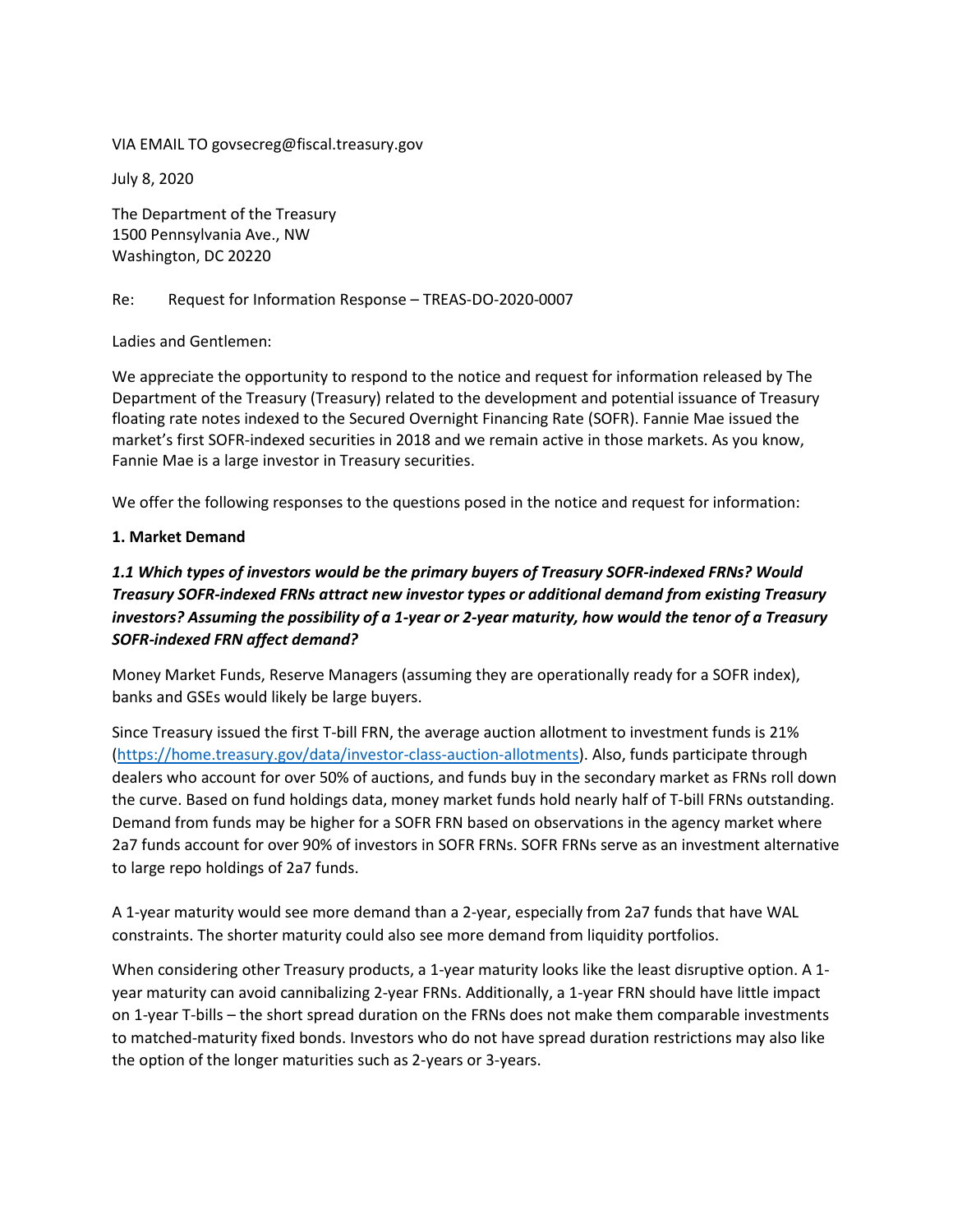# *1.2 Please estimate annual demand for Treasury SOFR-indexed FRNs. Would demand be greater for a shorter tenor? How would potential growth in issuance of SOFR-indexed FRNs by other issuers affect long-term demand for Treasury SOFR-indexed FRNs.*

YTD 4/30/2020:

- Treasury issued \$78 billion in 2-year FRNs
- Treasury issued \$137 billion 1-year T-bills
- Agencies (FHLB, Fannie, Freddie and FFCB) issued \$252 billion in SOFR FRNs

Using these as proxies for Treasury SOFR FRN demand and multiplying each by three puts the potential annual demand between \$234 billion and \$750 billion – demand for a 2-year at the lower end of that range and demand for a 1-year at the high end of that range. Please note that the demand for the products above occurred during a period when Government MMF AUM increased by more than 40%.

Looking at FY 2019, puts issuance at a lower range:

- Treasury issued \$224 billion in 2-year FRNs
- Treasury issued \$346 billion 1-year T-bills
- Agencies (FHLB, Fannie, Freddie and FFCB) issued \$236 billion in SOFR FRNs

An increase or reduction in agency SOFR FRN issuance could affect demand for Treasury SOFR FRNs.

#### **2. Pricing and Liquidity**

#### *2.1 Would introducing a Treasury SOFR-indexed FRN help Treasury finance the government at the lowest cost over time? Why or why not?*

Introducing a Treasury SOFR FRN could help Treasury finance at a lower cost over time if 2a7 funds increase their allocation to Treasuries. Treasury SOFR FRNs would be an investment alternative to reverse repo and agency FRNs, which Government 2a7 funds have large holdings in. If 2a7 funds reallocate from repo holdings, it may put upward pressure on SOFR, offsetting some of the Treasury's funding benefit.

If 2a7 funds do not increase their Treasury exposure, and instead, change the composition of their Treasury holdings, a SOFR FRN could increase Treasury funding costs.

Investors outside of 2a7 funds should also be considered. For example, Treasury buyers who actively use derivatives would be able to synthetically create fixed-rate Treasury debt by purchasing a SOFR FRN and receiving the fixed leg on a SOFR swap. As a result, the SOFR floater could trade close to fixed-rate debt with the same maturity (assuming a liquid SOFR swap market). In this case, the cost savings or cost increase to Treasury would be driven by the performance of overnight SOFR relative to market-based expectations for overnight SOFR over the term of the debt at the time of issuance.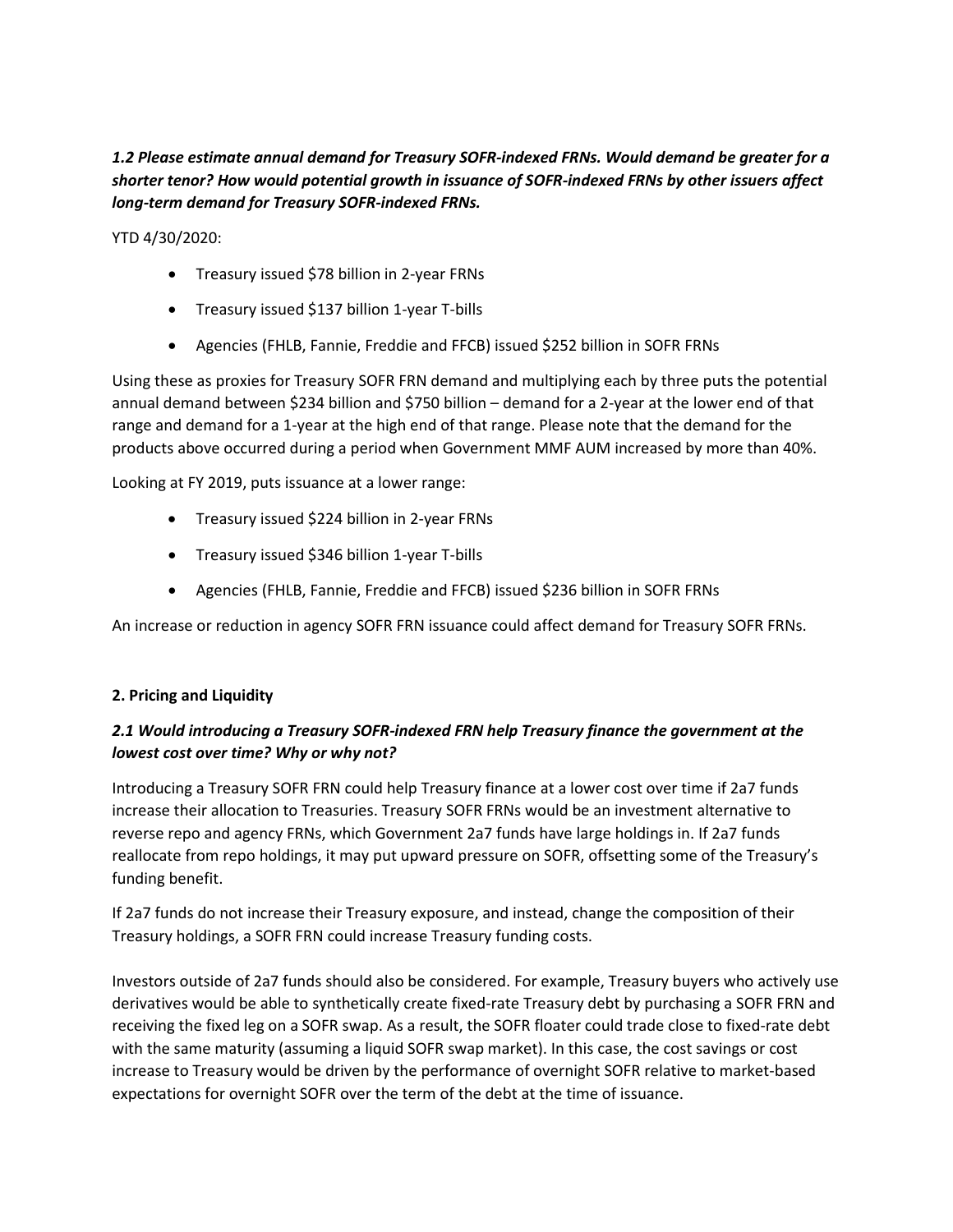#### *2.2 How would you expect a Treasury SOFR-indexed security to price relative to a comparable maturity 13-week T-bill FRN security? How would this pricing vary across the economic cycle and interest rate environments? Please provide pricing estimates.*

We would expect a Treasury SOFR FRN to price close to the 13-week T-bill FRN. We think it is possible to price tighter based on the potential for greater investor demand, especially as SOFR matures as an index. Recent demand for agency SOFR FRNs highlights how tight a SOFR index can price relative to a Tbill index. In June 2020, 2-year agency SOFR FRNs priced less than 2 bps above than Treasury FRNs, using current yields as a measure of relative value. And based on credit and liquidity, a Treasury SOFR FRN should price tighter than an agency SOFR FRN.

In an increasing rate environment, 13-week T-bill FRNs may price at tighter spreads than SOFR FRNs because the 13-week rate could capture expected FOMC rate hikes whereas the overnight SOFR rate would not. The opposite would be true in a rate cutting cycle. Expected hikes/cuts versus delivered hikes/cuts could impact the Treasury's funding cost for 13-week T-bill floaters versus SOFR floaters. See the chart below in section 2.4. The pace of T-bill issuance can also change this dynamic.

*2.3 SOFR has risen significantly for certain short time periods, such as around some ends of months, quarters, and years. To what extent would such patterns, if they continue, affect the interest cost for Treasury on a SOFR-indexed FRN, the interest payments of which would be based on a SOFR averaged or compounded rate over a longer interest accrual period? To what extent would investors be willing to bid lower discount margins at auctions for Treasury SOFR-indexed FRNs in expectation of such patterns continuing? Please elaborate.*

Investors may bid lower discount margins in expectation of SOFR spikes. However, data has shown that month-end/quarter-end and year-end spikes smooth out over time (see chart in 2.4 below). Additionally, Federal Reserve intervention in repo markets in 2019 and 2020 reduces those expectations.

*2.4 During the global financial crisis, repurchase agreement rates were persistently higher than Treasury bill rates. More recently, during the COVID-19 outbreak, liquidity in Treasury and other markets (including repurchase agreement markets) exhibited signs of stress. How would potential future periods of market stress affect SOFR? In a potential future period of market stress, how might interest costs for Treasury differ between a Treasury SOFR-indexed FRN and the 13-week T-bill FRN? Please elaborate.*

Market stress and its effect on T-bill and SOFR FRNs depends largely on the monetary and fiscal response to the stress as well as the cause of the stress. For example, a higher share of T-bills in a Fed purchase program could put more downward pressure on 13-week T-bill rates than on SOFR. In contrast, a faster pace of T-bill issuance can put more upward pressure on 13-week T-bill rates than on SOFR.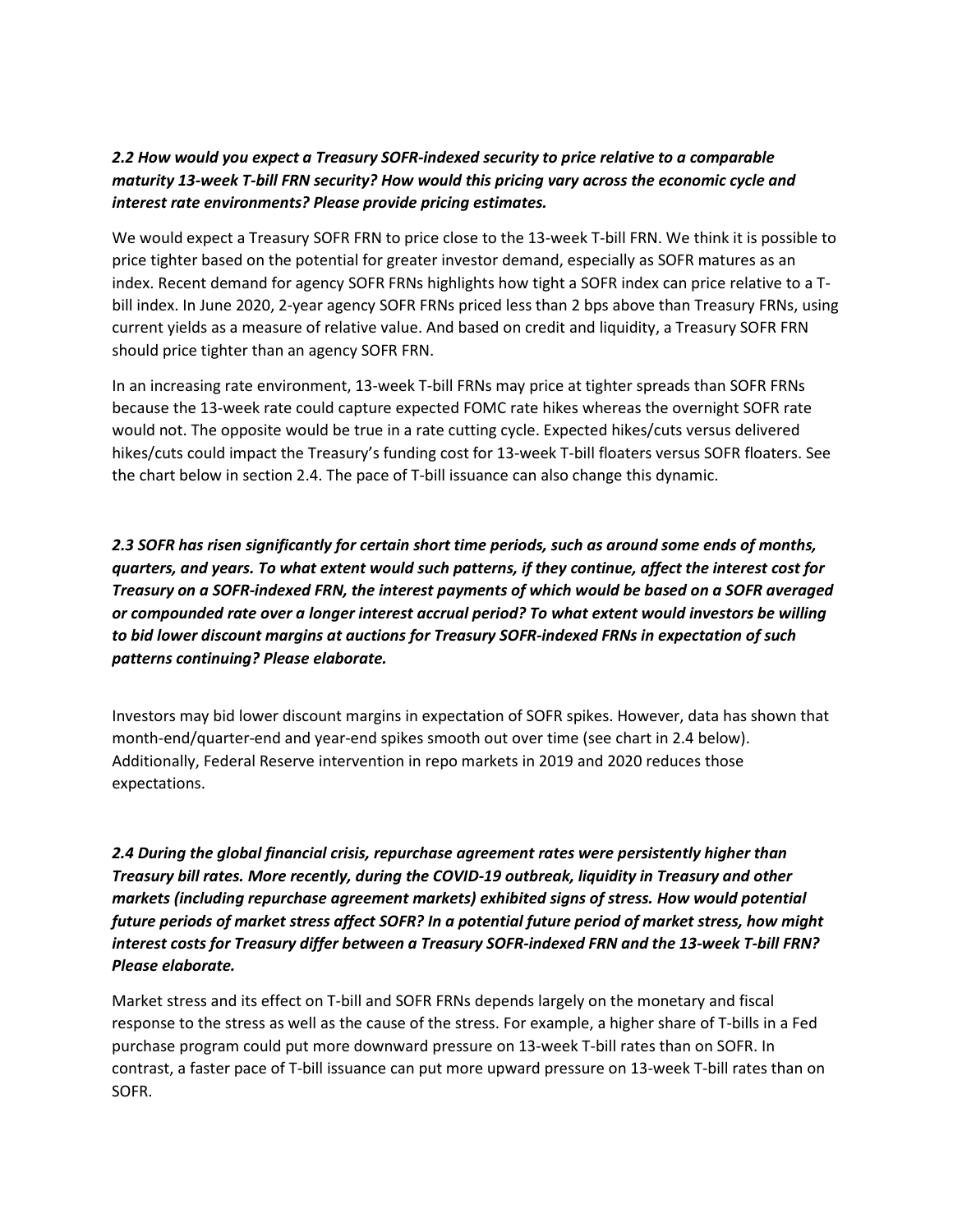Over time and on average, overnight Treasury repo tracks 13-week T-bills closely, with Treasury GCF repo averaging 8 bps over T-bills since 2010. However, during a rate hike environment (such as 2017 to 2018), repo trades below 13-week T-bills. Due to availability of historical data, the chart uses Treasury GCF repo instead of SOFR. Since the Fed began publishing SOFR on 4/2/2018, Treasury GCF averaged 6 bps above SOFR and was 54% more volatile than SOFR.



# *2.5 How liquid would Treasury SOFR-indexed FRNs be in secondary markets? Please compare the expected liquidity of Treasury SOFR-indexed FRNs to Treasury bills, the existing 13-week T-bill FRN, and off-the-run short-dated coupons.*

Liquidity for Treasury SOFR-indexed FRNs would likely be similar to liquidity for 13-week T-bill FRNs, which are typically less liquid than T-bills.

# **3. Security Structure**

*3.1 What are the primary considerations Treasury should evaluate when structuring a Treasury SOFRindexed FRN? How would different potential security structures affect investment decisions by market participants, including with respect to activity in derivatives markets?*

We see coupon calculations and payment conventions as the primary considerations. Daily compounding and avoidance of lockouts (use 2-5 day lookback observation shift instead) will most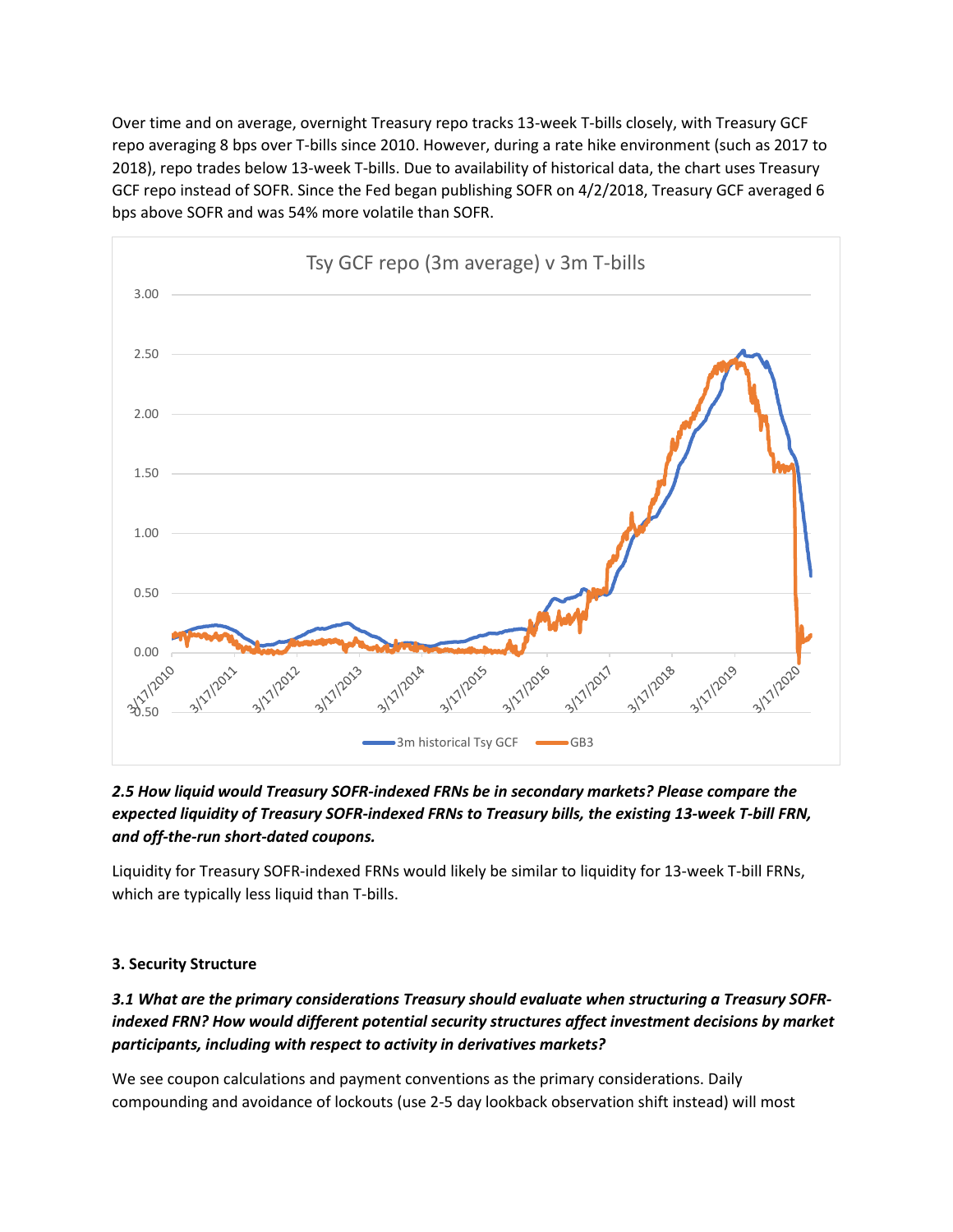closely mimic rolling an overnight reverse repo. Compounding will also better align with the derivatives market. A payment delay should be avoided.

# *3.2 Some previously gathered feedback has suggested a 1-year final maturity for original issuance of a Treasury SOFR-indexed FRN. Is this maturity or another maturity preferable for a Treasury SOFRindexed FRN? Please elaborate.*

A 1-year final maturity would be the least disruptive to other Treasury products such as T-bills and 2 year FRNs.

# *3.3 Is a quarterly issuance frequency with two re-openings appropriate for a Treasury SOFR-indexed FRN, similar to the existing 13-week T-bill FRN? What factors should Treasury consider in making this decision?*

Treasury can re-open a 1-year SOFR FRNs more frequently, perhaps bi-weekly. The WAM impact on 2a7 funds is significantly lower than a 1-year T-bill. However, WAL impact to 2a7 funds is double 6-month Tbills and should be considered when sizing a 1-year, especially if issued weekly.

# *3.4 When during the month should Treasury auction SOFR-indexed FRNs? When should auctions settle?*

If it is a 1-year maturity, the market can likely accommodate new issues monthly with re-openings biweekly. For a 2-year or longer, an issuance pattern similar to the current 2-year FRNs would be more appropriate.

*3.5 Should interest on Treasury SOFR-indexed FRNs be calculated based on a simple average or a compounded average of SOFR? Should Treasury consider indexing the security to an average rate based on SOFR, such as those recently published by FRBNY as administrator for SOFR?  If so, what would be the optimal averaging period for a SOFR-indexed FRN?*

A compound daily average most closely resembles rolling overnight repo and aligns with ARRC's SOFR FRN guidance and SOFR swaps.

#### *3.6 What coupon frequency should be used for a Treasury SOFR-indexed FRN? Note that the existing 13-week T-bill FRN pays coupons quarterly. Would a semi-annual, or other coupon frequency be preferred? When during the month should coupon and principal payments be made?*

Quarterly coupons align with outstanding Treasury FRNs and agency SOFR FRNs. As a result, quarterly can reduce fragmentation of conventions in the FRN market.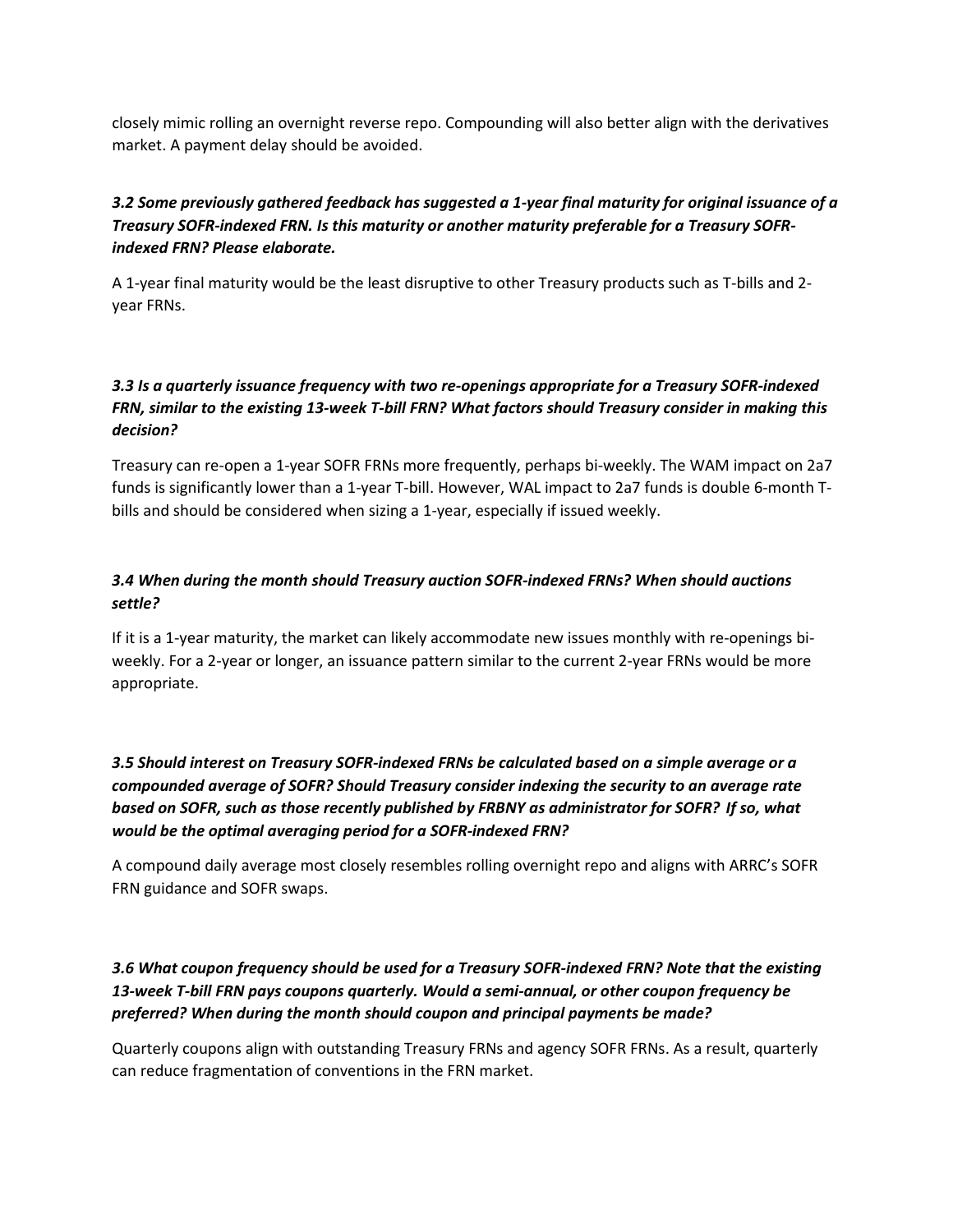*3.7 Should the index rate for a Treasury SOFR-indexed FRN reset daily, weekly, or at some other frequency?*

Daily

*3.8 Should a Treasury SOFR-indexed FRN incorporate a lockout (i.e., last k rates for an interest period set at SOFR k days before the period ends), a lookback or "lag" (i.e., for every day in the interest period, use SOFR from k days earlier), or a payment delay (i.e., coupon and principal payments made k days after the end of the interest period) in its structure? If so, what values would be appropriate for each attribute? Please explain relevant considerations for these features.*

A two-day lookback with no lockout allows investors to capture more daily resets (because it avoids lockouts) and reduces the number of conventions, which makes the structure more investor friendly and can help with standardization of SOFR FRNs for other issuers. Treasury should avoid a payment delay because it adds a convention and is unnecessary if you have a two-day observation shift.

# *3.9 In light of FRBNY's data contingency procedures for the publication of SOFR,what contingency measures should Treasury consider incorporating into the terms of a SOFR-indexed FRN if SOFR, or an average rate based on SOFR, is temporarily unavailable or revised?*

We propose following industry recommended fallback language for SOFR.

#### **Existing 13-Week T-bill FRN**

# *4.1 If Treasury decides to issue SOFR-indexed FRNs, what, if any, changes should Treasury make to the existing 13-week T-bill FRN issuance program?*

If it is a 1-year SOFR FRN, no changes are needed for the existing 13-week T-bill FRN program.

# *4.2 Should Treasury issue FRNs indexed to both indices, or should Treasury consolidate FRN issuance on a single index?*

If there is one year between SOFR FRN and T-bill FRN maturities, the two indices can co-exist in the near-term. Initially, keeping the existing FRN index may benefit Treasury because not all current Treasury FRN buyers may have the operational capability to buy a SOFR indexed FRN. Over time, Treasury should consolidate to a single index.

#### *4.3 If there is not sufficient demand for both Treasury FRNs to coexist, which index would generate the greater long-term demand and better meet Treasury's issuance objectives? Please elaborate*.

A SOFR index could create greater long-term demand as the SOFR swap market matures – this could attract more buyers who would swap a SOFR FRN back to fixed. Also, SOFR is an attractive index to the